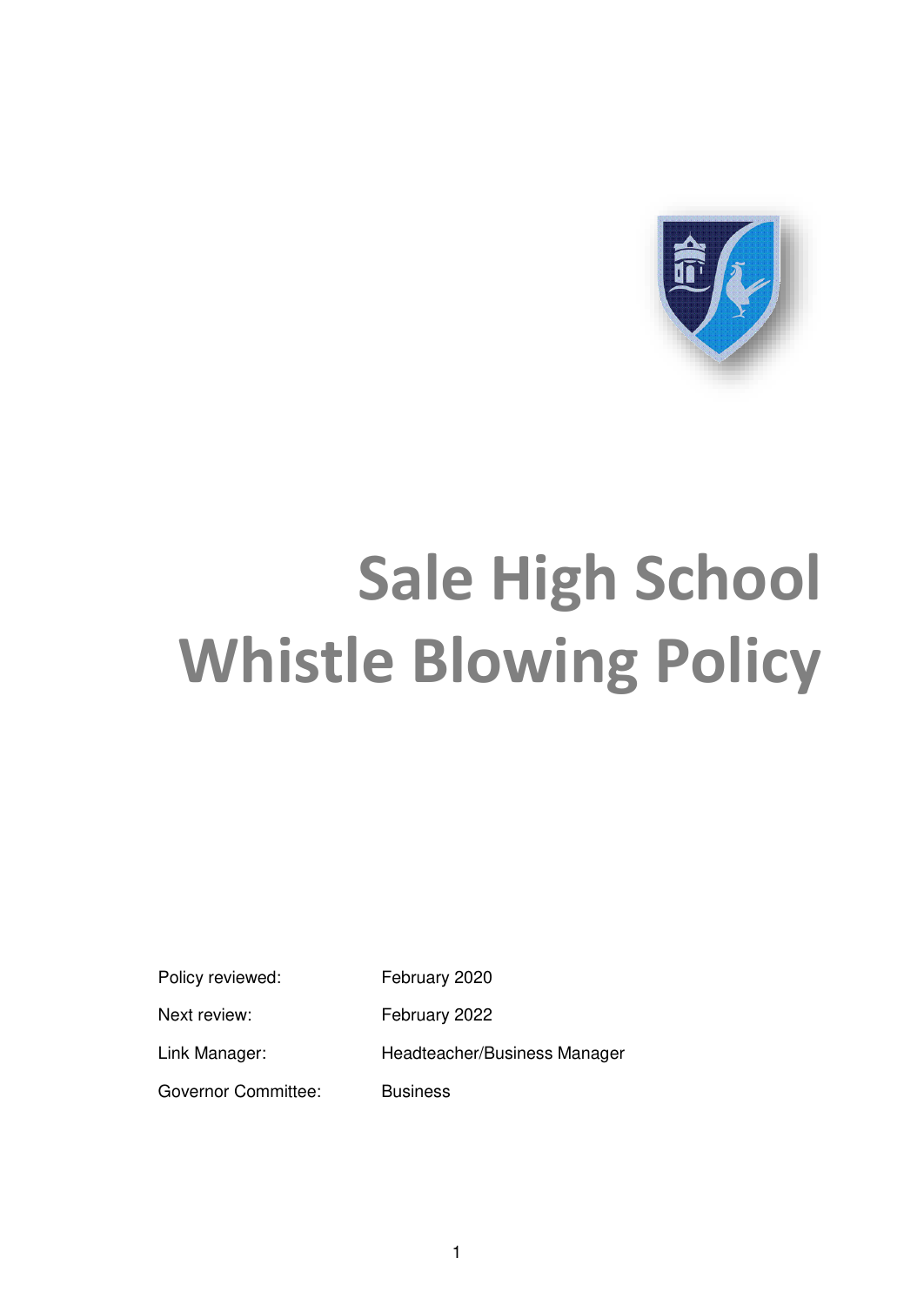# **1. Introduction**

- 1.1 This school is committed to creating a work environment with the highest possible standards of openness, probity and accountability. In view of this commitment we encourage employees and others with serious concerns about any aspect of the school's work to come forward and voice those concerns without fear of reprisal.
- 1.2 This Whistleblowing Policy is intended to encourage and enable employees and others to raise serious concerns **within** the school rather than overlooking a problem or 'blowing the whistle' outside.

# 2. **Scope of the Policy**

- 2.1 The policy applies to all employees, Governors and contractors on school business either working for the school on school premises, for example, agency staff, builders and drivers. The policy also covers suppliers and those providing services under a contract with the school in their own premises for example, service providers.
- 2.2 This policy is written in accordance with and includes details of any relevant legislation and is in addition to the school's complaints procedures and other statutory reporting procedures applying to some areas, for example child protection reporting arrangements.
- 2.3 This policy is written in accordance with the Employment Rights Act 1996; Equality Act 2010; Health and Safety at Work Act 1974;Protection from Harassment Act 1997; Management of Health and Safety at Work Regulations 1999 (SI 199/3243) and Public Interest Disclosure Act 1998

# **3. Policy statement**

- 3.1 This school acknowledges that employees and contractors are often the first to realise that there may be something seriously wrong within the school. They may not express their concerns because they feel that speaking up would be disloyal to their colleagues or to the school. They may also fear harassment or victimisation. In these circumstances it may be easier to ignore the concern rather than report what may just be a suspicion of malpractice.
- 3.2 Whistleblowing is where an individual has concerns about a danger or illegality that has a public interest to it, usually because it threatens others or impacts on public funds. By contrast, a grievance or private complaint is a dispute about the individual's own position and has no public interest.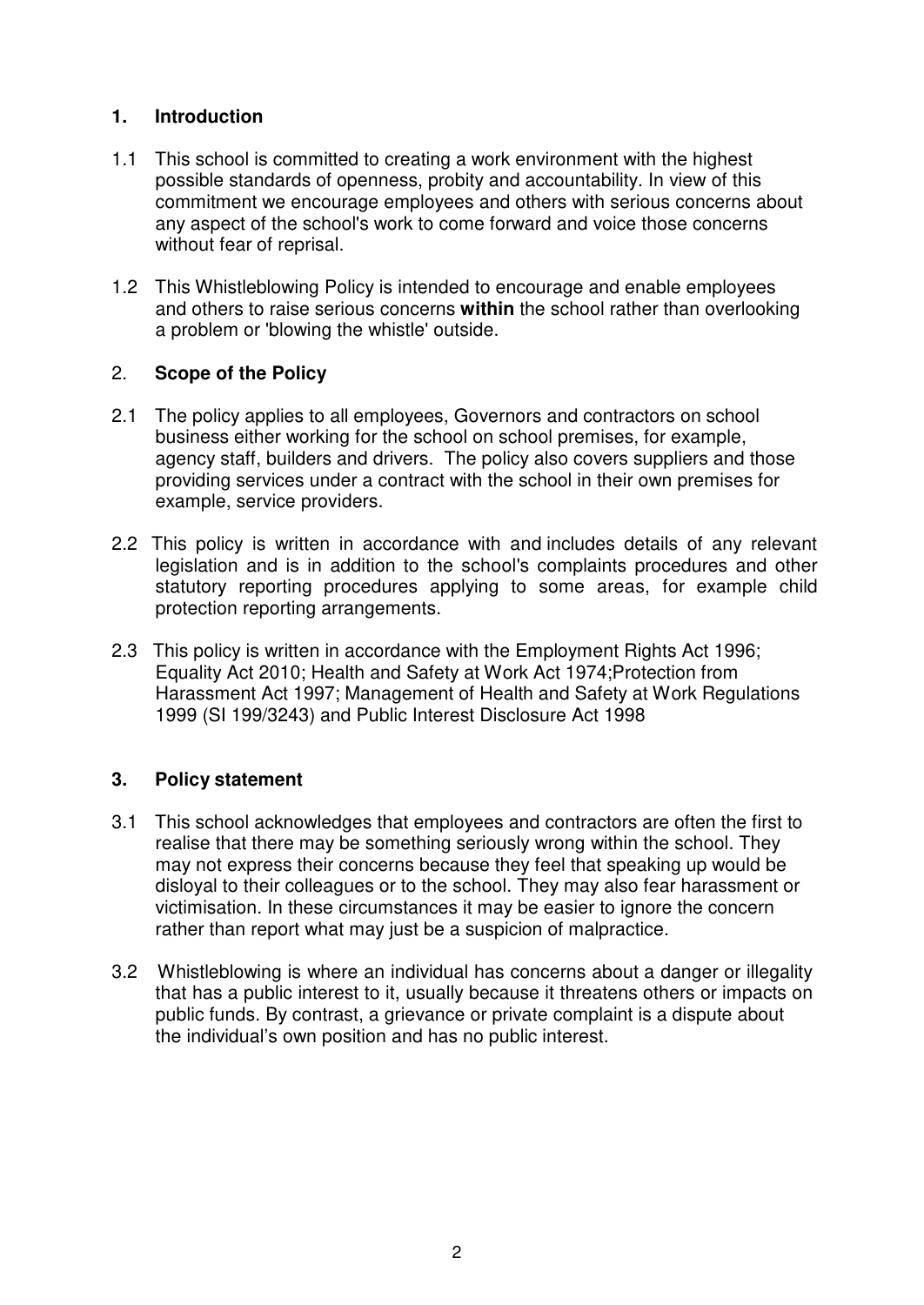- 3.3 This policy aims to:
- Encourage employees to feel confident about raising serious concerns and to question and act upon their concerns;
- provide avenues for employees to raise those concerns and receive feedback on any action taken;
- allow employees to take the matter further if they are dissatisfied with the school's response; and
- reassure employees that they will be protected from possible reprisals or victimisation if they have a reasonable belief that they have made any disclosure in the public interest.
- 3.4 There are existing procedures in place for dealing with grievances, Health and Safety, harassment, wellbeing, violence at work and smoking. If concerns cover any of these aspects employees should first consult the relevant policy or procedure on the School's Human Resource Toolkit. The Whistleblowing Policy is intended to cover those major concerns made in the public interest tha**t** fall outside the scope of these procedures. These include:
- conduct which is an offence or breach of law;
- disclosures related to miscarriage of justice;
- health and safety risks, including risks to the public as well as other employees;
- damage to the environment;
- the use of public funds;
- possible fraud and corruption;
- sexual or physical abuse of pupils;
- other unethical conduct; and
- the deliberate covering up of information relating to any of the above bullet points.
- 3.5 Any serious concerns that employees have about service provision or the conduct of staff (including temporary, supply or casual workers), Governors or others acting on behalf of the school can be reported under the Whistleblowing Policy. Reporting this concern must be made in the public interest. This may be about something that:
- makes people feel uncomfortable in terms their experience or the standards they believe the school subscribes to;
- is against the school's procedures and protocols as set out in the Articles of Governance e.g. the Contract Procedure Rule;
- falls below established standards of practice;
- amounts to improper conduct; or
- is an abuse of power for personal gain
- 3.6 This policy has the support of the relevant trade unions and professional associations.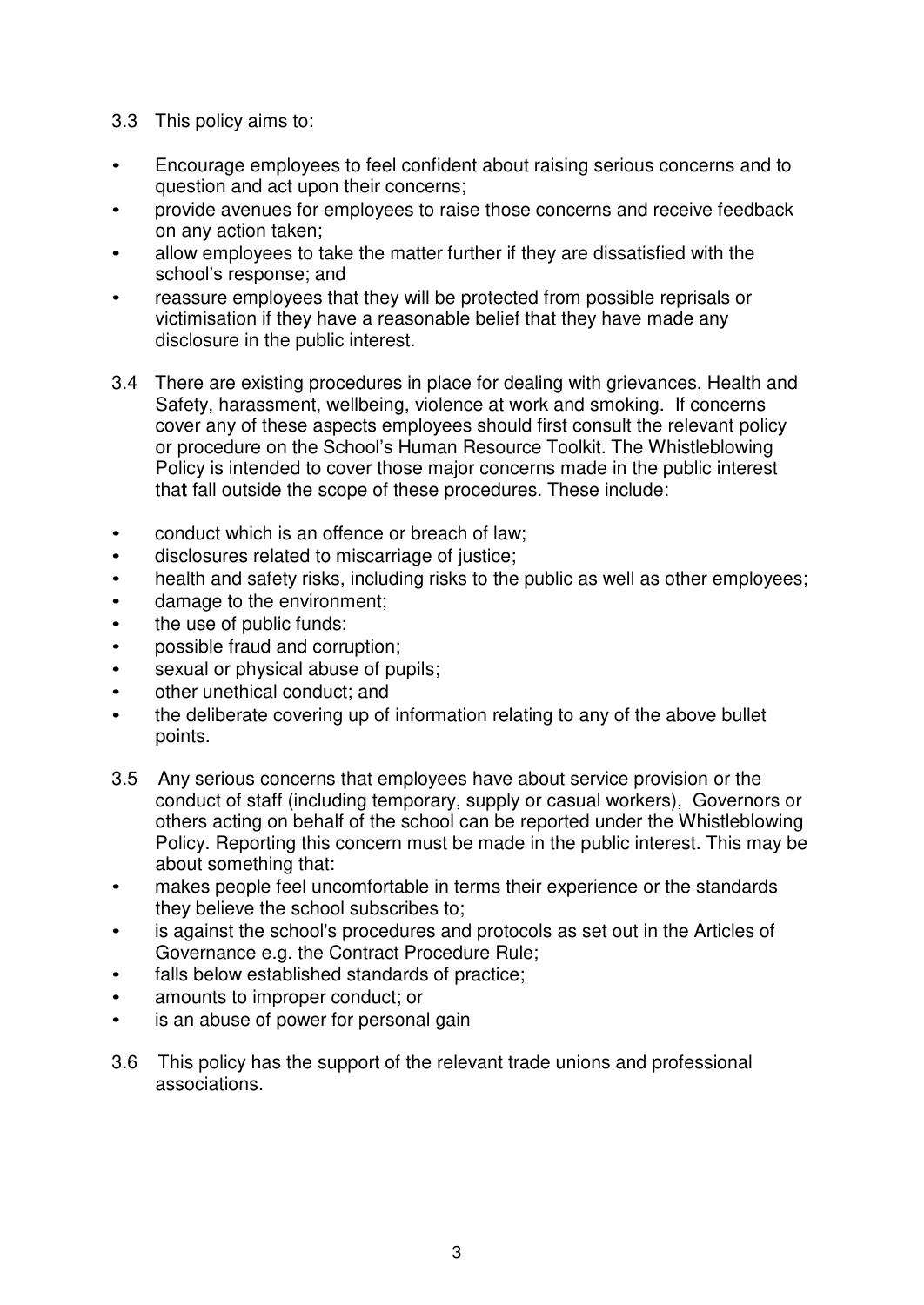## **4. Roles and Responsibilities**

This section outlines the roles and responsibilities for the main parties involved in creating a safe environment where individuals with a concern about school practices come forward to report them in the public interest. These lists are not exhaustive.

#### 4.1 **The Responsible Officer**

The Head teacher has overall responsibility for the maintenance and operation of this policy. The Head teacher will maintain a record of concerns raised and the outcomes (but in a form which does not endanger your confidentiality) and will report as necessary to the Governing Body.

#### 4.2 **Governors and Senior Leaders**

Governors and Senior Leaders play a lead role in creating an open and transparent environment where school standards are embedded, monitored and followed. They are responsible for ensuring that:

- all staff are aware of this policy and associated procedures;
- they set a good example by their behaviour;
- all reports of malpractice reported to them are taken seriously and investigated;
- employees who make an allegation in the public interest are not victimised; and
- confidentiality is preserved at all times unless agreed otherwise

#### 4.3 **Line Managers**

In order to achieve the consistent application of this policy and its associated procedure the main responsibilities of a line manager is to:

- set a good example by their behaviour;
- ensure good practice is followed in the work areas that they manage;
- respond to and support employees who report concerns under this policy;
- treat all concerns seriously and sensitively;
- ensure that the correct policy is used to pursue concerns if the Whistleblowing policy is not applicable;
- encourage employees to raise their concerns in writing;
- provide full and clear advice to employees on the procedures to be followed; and
- ensure that employees are not victimised at any stage, either before and after a matter is resolved.

If line managers do not carry out their responsibilities under this policy then they may be subjected to disciplinary action and claims from the employee that they also contravene the policy.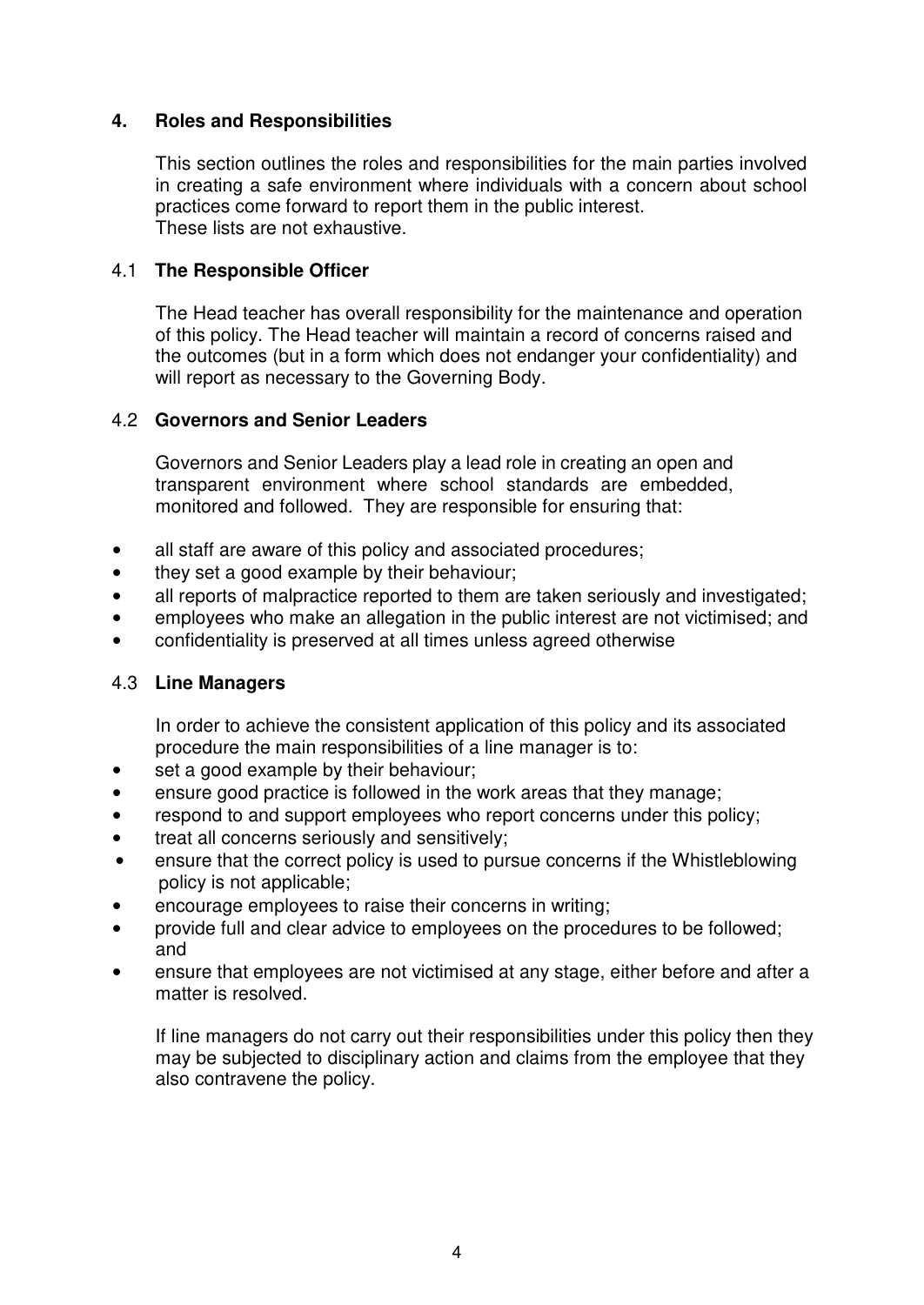# 4.4 **Employees**

Employees are responsible for:

- reporting any public interest concerns they have as early as possible;
- raising the concerns in writing (if possible);
- putting their name to any allegations rather than making them anonymously (where possible)
- reporting if they are victimised after raising a concern under this policy; and
- acting in the public interest at all times.

# 4.4 **Human Resource provider**

The Human Resource provider plays an important role in supporting the school to act in an environment with the highest possible standards of openness, probity and accountability. Their role is to:

- support managers and employees on the interpretation and application of this policy;
- provide skills and knowledge-based training to enable managers to fulfill their responsibilities under this policy; and
- be aware of changes in legislation.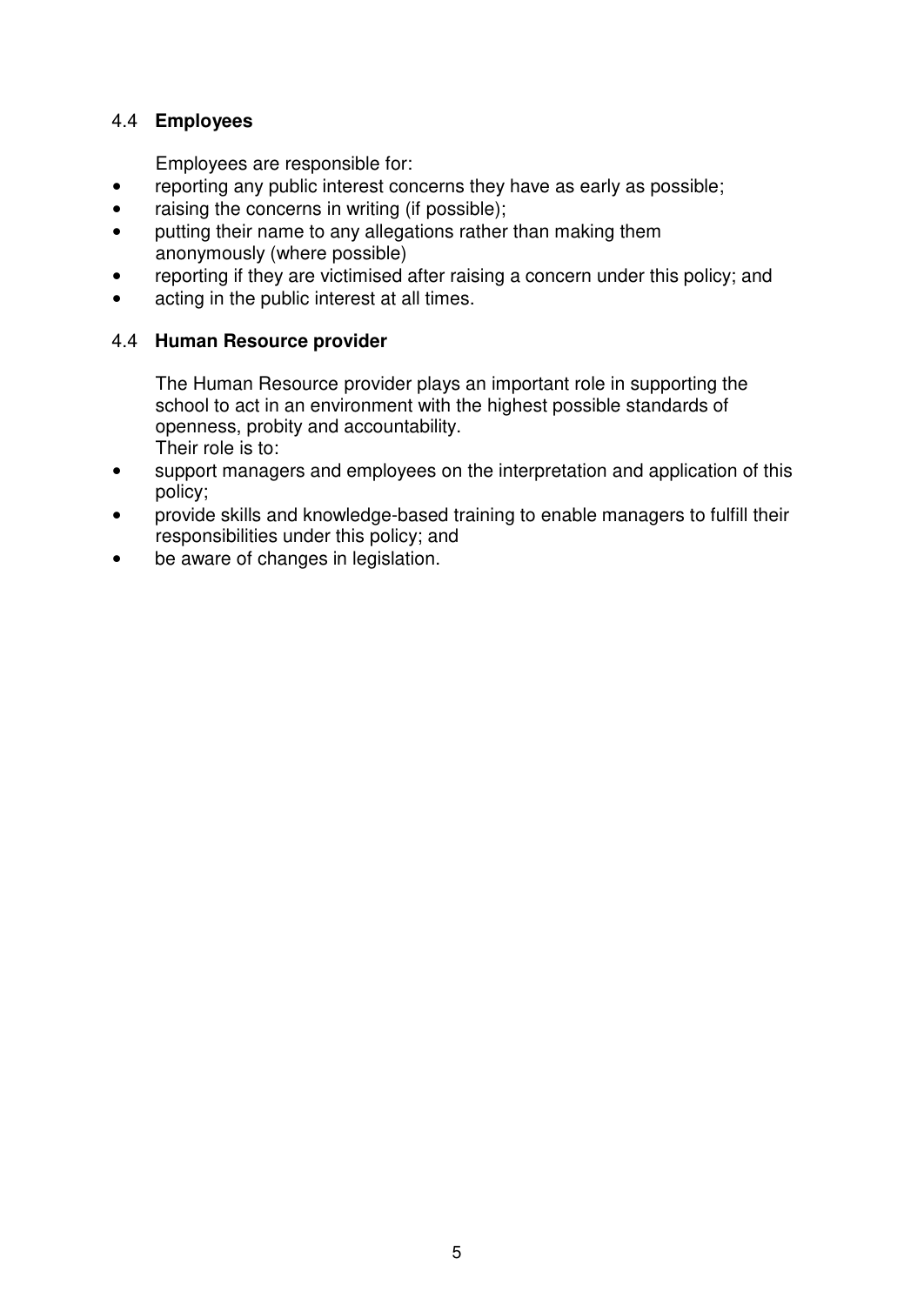#### **Whistleblowing procedure**

#### **5. Safeguards**

#### 5.1 **Harassment or Victimisation**

The school will not tolerate any harassment or victimisation (including informal pressures) and will take appropriate action to protect employees when they raise a concern in the public interest.

In addition, the Public Interest Disclosure Act 1998 protects employees from reprisals as long as they meet the rules set out in the Act. The school may be fined for not protecting anybody making a disclosure in the public interest.

Any investigation into allegations of potential wrongdoing, including malpractice, will not influence or be influenced by any disciplinary or redundancy procedures that already affect them.

#### 5.2 **Confidentiality**

All concerns will be treated in confidence and every effort will be made to protect the employee's identity if they wish to remain anonymous. However, at the appropriate time, employees may need to come forward as a witness.

#### 5.3 **Anonymous Allegations**

This procedure encourages people to put their names to their allegation whenever possible. Concerns expressed anonymously are much less powerful but will still be considered at the discretion of the school.

When exercising this discretion the factors to be taken into account would include:

- the seriousness of the issue raised;
- the credibility of the concern; and
- the likelihood of confirming the allegation from attributable sources.

#### 5.4 **Untrue Allegations**

If an employee makes an allegation, but it is not confirmed by the investigation, no action will be taken against them. However, if an employee makes malicious or vexatious allegations without good reason; to cause trouble; for personal gain, or to discredit the school, or any Governor, or member of staff, an investigation will take place to determine whether disciplinary action should be taken.

#### **6. How to raise a concern**

6.1 The earlier an employee expresses a concern the easier it is to take action.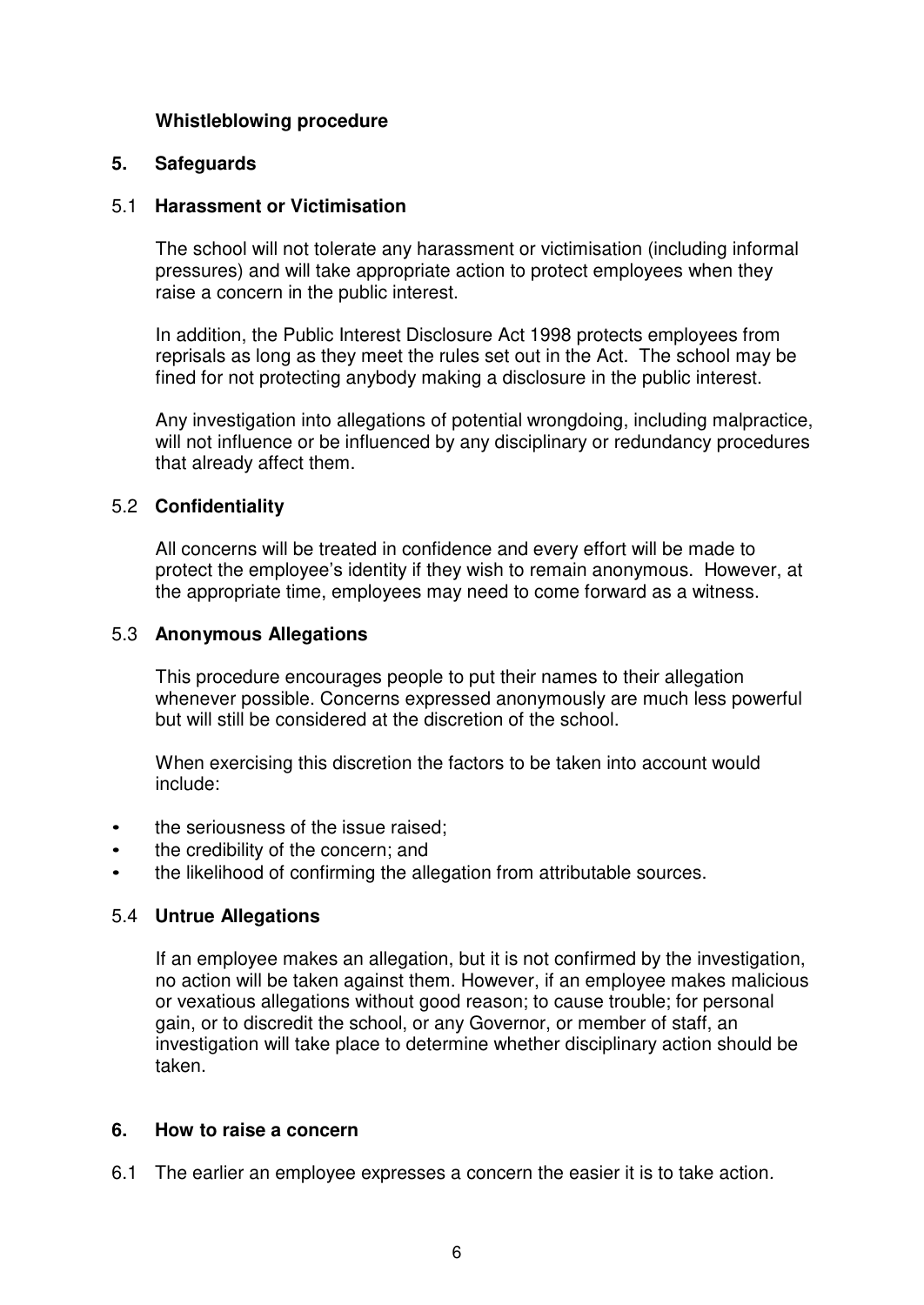- 6.2 Concerns should normally be raised with an employee's immediate line manager. However, this depends on the seriousness and sensitivity of the issue involved and who is suspected of the wrongdoing including malpractice. For example, if an employee believes that management is involved, they should contact the Head teacher in the first instance; or if they suspect that the Head teacher may be involved in any wrong doing, the Chair of Governors. Their contact details can be found below.
- 6.3 Employees can raise a concern in writing either by letter or e-mail; by telephone or in person. Employees should advise the person they approach that they **wish to make a complaint under the Whistleblowing Procedure**. Employees who choose to raise their concern in writing should use a Whistleblowing -declaration form. Information required includes background and history of the concern; dates and places where possible and reason why they are concerned about the situation. All correspondence should be sent to the Head teacher in the first instance, or the Chair of Governors if they suspect that the Head teacher may be involved in any wrong doing. A copy of the Whistleblowing - disclosure form can be found at appendix A.
- 6.4 Although employees are not expected to prove beyond doubt the truth of an allegation, they should have reasonable grounds for their concern, or be acting in the public interest.
- 6.5 Guidance and advice on how to pursue matters of concern can be sought from the Head teacher, or the Chair of Governors.
- 6.6 Employees may wish to discuss their concerns with a colleague or trade union representative first to see if any other employees have had the same experience or concerns.
- 6.7 Employees may invite a trade union, professional association representative or a friend, to be present during any meetings or interviews in connection with the concerns they have raised. Meetings can be arranged off site if needed.
- 6.8 A summary of the reporting procedure can be found on appendix B.

#### **7. How the school will respond**

- 7.1 The school will respond to all concerns.
- 7.2 The action taken by the school will depend on the nature of the concern. The school could decide that the matters raised may:
- Be investigated internally by management, with Human Resource, or audit assistance, or through another process;
- Be referred to the police;
- Be referred to an external auditor:
- Form the subject of an independent inquiry; or
- Be referred to another appropriate policy or procedure.
- 7.3 In order to protect individuals and those accused of misdeeds or possible malpractice, initial enquiries will be made to decide whether an investigation is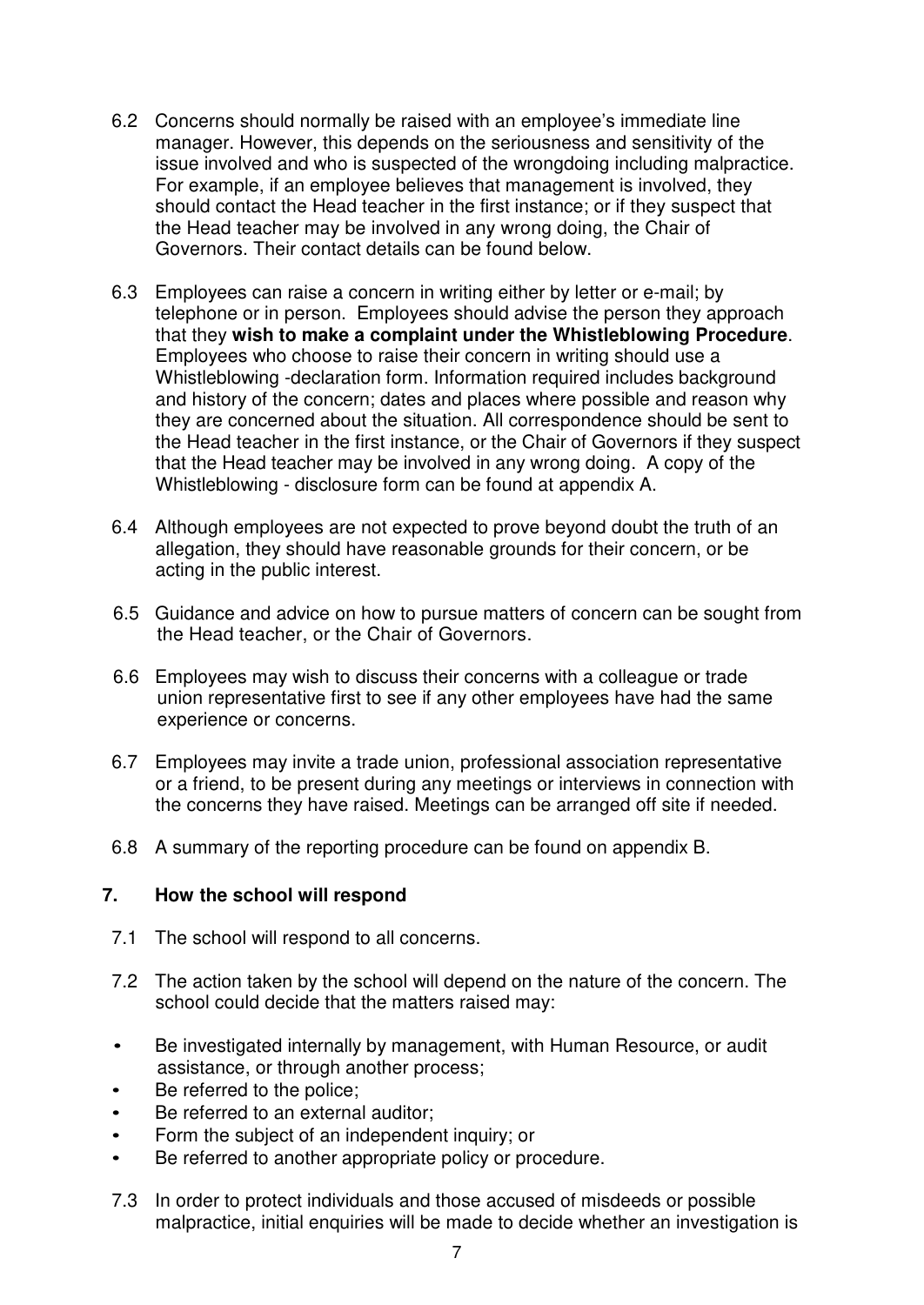appropriate and what form it should take. The overriding principle which the school will have in mind is the public interest. Any concerns or allegations which fall within the scope of specific procedures (for example, child protection or discrimination issues) will normally be referred for consideration under those separate procedures.

- 7.4 Some concerns may be resolved by agreed action without the need for investigation. If urgent action is required this will be taken before any investigation is conducted.
- 7.5 Within 10 working days of a concern being raised, the Head teacher/ Chair of Governors will write to the employee:
- acknowledging that the concern has been received;
- indicating how they propose to deal with the matter;
- giving an estimate of how long it will take to provide a final response;
- indicate whether any initial enquiries have been made; and
- indicate whether further investigations will take place and if not, why not.
- 7.6 The amount of contact between the person considering the issues and the employee will depend on the nature of the concerns raised, the potential difficulties involved and the clarity of the information provided. If necessary, further information will be sought from the employee.
- 7.7 In appropriate cases, where an independent inquiry is to be held the school will consult with the relevant Trade Unions about the scope and constitution of that inquiry.
- 7.8 Where any meeting is arranged, (off-site if preferred), employees can be accompanied by a trade union, professional association representative, or friend.
- 7.9 The school will take steps to minimize any difficulties which an employee may experience as a result of raising a concern. For instance, if an employee is required to give evidence in criminal or disciplinary proceedings, the school will arrange for them to receive advice about the procedure.
- 7.10 The school accepts that an employee needs to be assured that the matter has been properly addressed. So, subject to statutory constraints, the school will inform the employee when the matter has been concluded, telling them the outcome.
- 7.11 A summary of the Disclosure Investigation process in enclosed on appendix C.

#### **8**. **How the matter can be taken further if the employee is not satisfied**

8.1 This procedure is intended to provide the employee with an avenue within the school to raise their concerns. If the employee is unable to raise the matter within the school, or they are dissatisfied with the action taken, the following are possible contact points: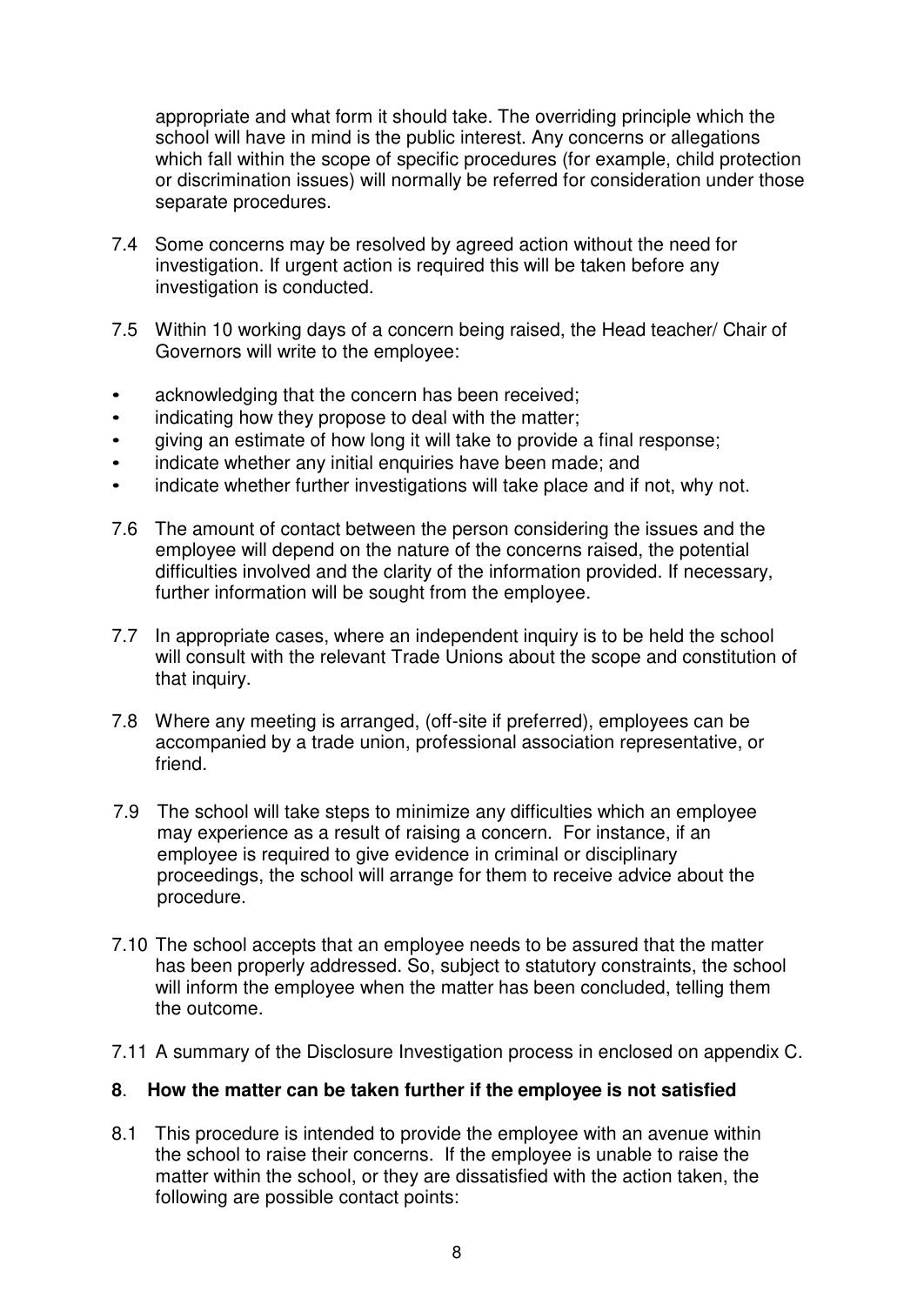- a Trafford Councillor
- the external auditor
- their solicitor
- their trade union
- their local Citizens Advice Bureau
- relevant professional bodies or regulatory organisations
- the police
- $\bullet$  the independent charity Public Concern at Work<sup>1</sup>
- 8.2 If an employee does take the matter outside the school, they should ensure that they do not disclose confidential information.

#### **9. Feedback and Review**

Employees are invited to comment on this policy and procedure and suggest ways in which it could be improved. All written feedback should be sent to the Head taecher.

<sup>&</sup>lt;sup>1</sup> Public Concern at Work (disclosure hotline 020 7404 6609 or www.pcaw.org.ukfor useful advice) is an independent charity that provides free advice for employees who wish to express concerns about fraud or other serious malpractice and employers who wish to create a culture where it is safe and accepted for staff to blow the whistle.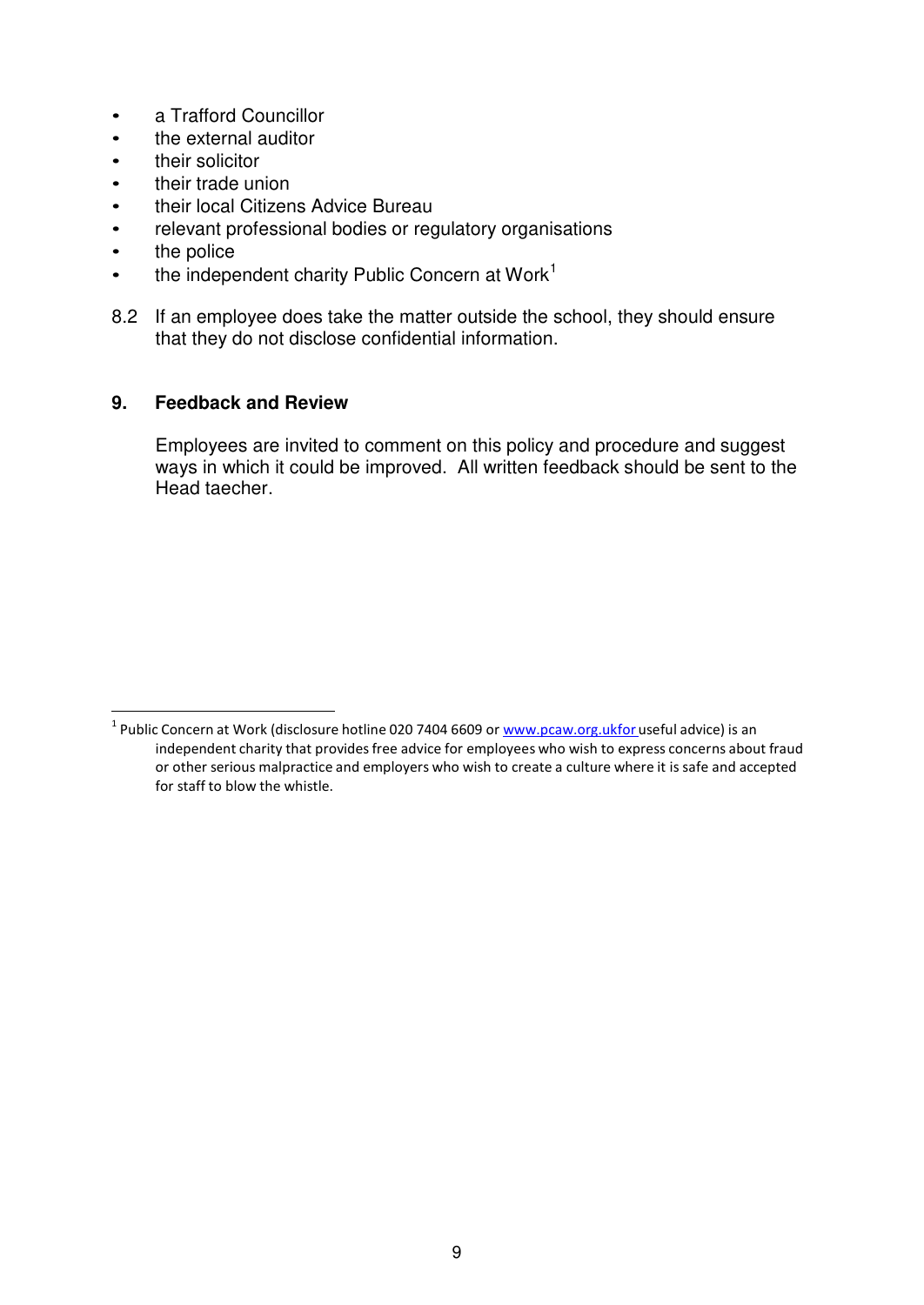## **Appendix A**

#### **Whistleblowing – Disclosure Form**

Description of the Concern: Please put as much detail as you can to assist in any investigation which might be required, - include date(s), time(s), person(s) involved, witnesses, location, why you are concerned and length of time you have been concerned (please use extra sheet if necessary).

Have you discussed your concerns with anyone? - include details of with whom, when and what the results of the discussion were.

You are encouraged to put your name to this report. Concerns expressed anonymously are much harder to investigate

Name **Name** Role

Contact details

Signed Date

On completion the form should be returned to the Head teacher/Chair of Governors in a sealed envelope marked 'Private and Confidential'.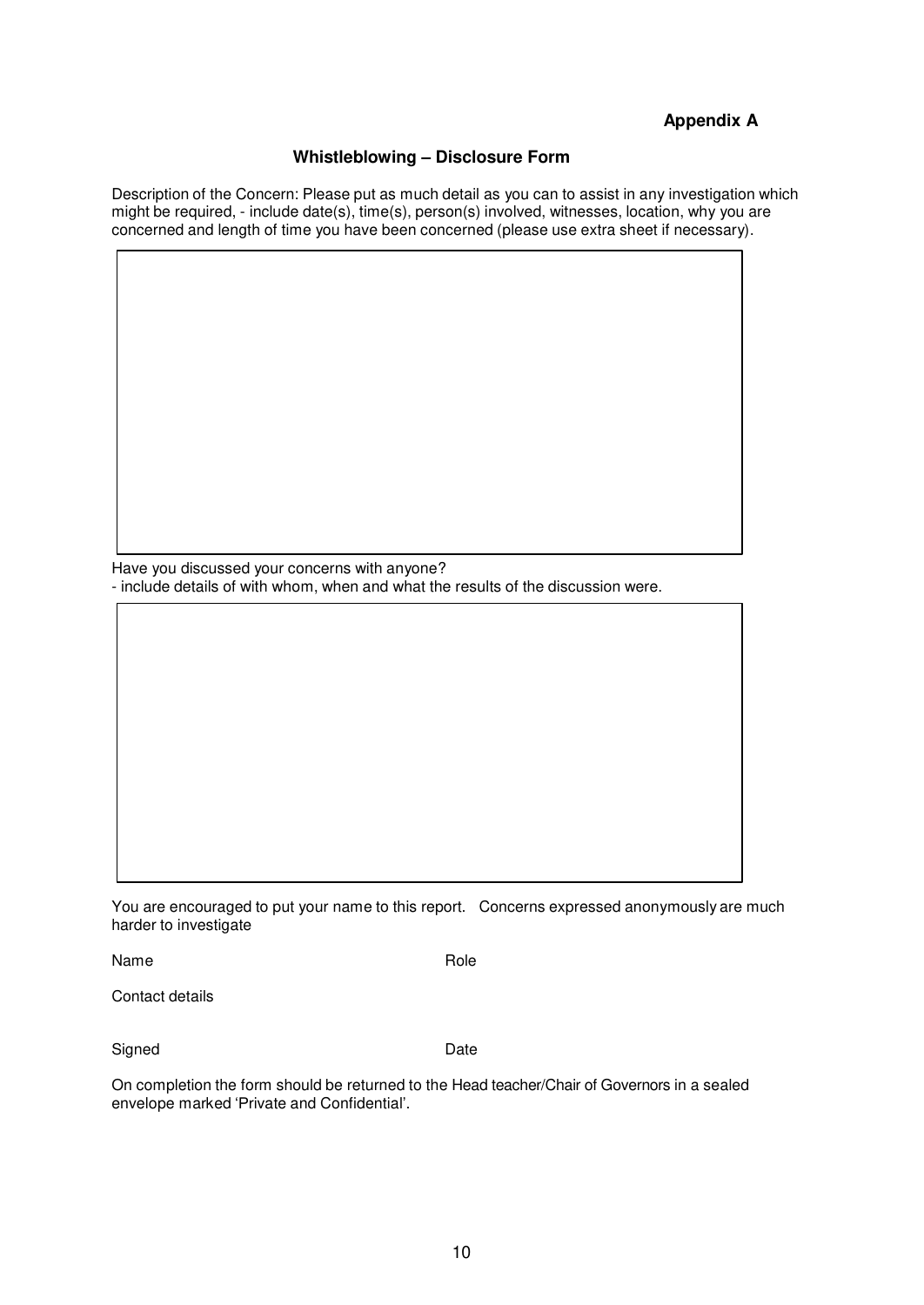#### **Summary of Whistleblowing procedure**